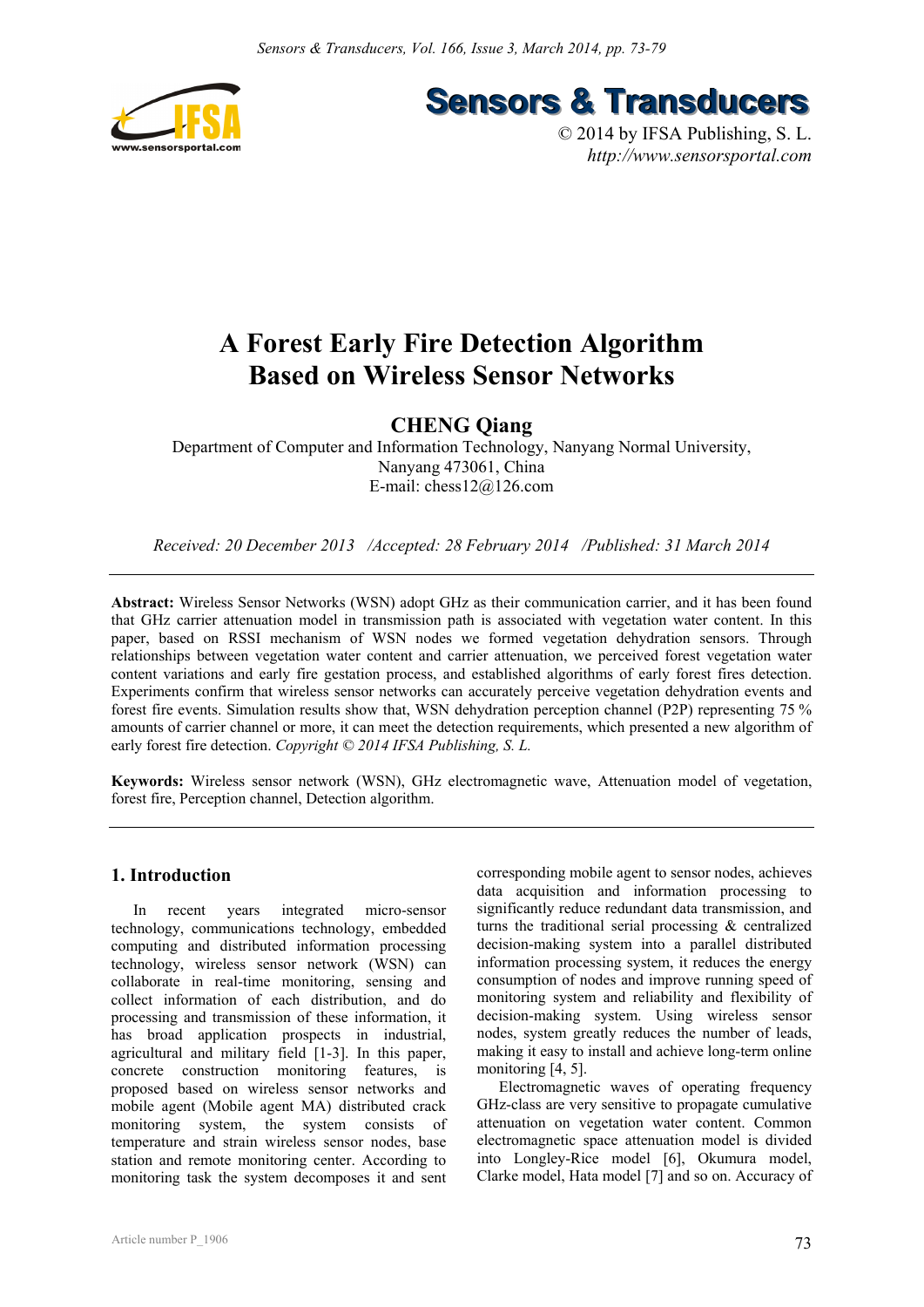space propagation attenuation model is low, and has not raised relating model to vegetation attenuation. In 1977, according to data of high frequency electromagnetic wave measured by scattermeter [3] and literature [4], Dobson defined the concept of complex media, proposed that vegetation absorption and scattering coefficients are the main factors of attenuation [5-10], and defined absorption and scattering coefficients by complex permittivity, determined high-frequency attenuation mechanisms of vegetation, as well as accurate representation and associated coefficient of vegetation attenuation. Recently in high-density vegetation attenuation field tests, Crossbow company obtained 2.4 GHz electromagnetic attenuation values [11], which values positively correlated with vegetation water content, thus confirming that in electromagnetic wave propagation of high frequency GHz, vegetation water content has precise correspondence to electromagnetic attenuation.

Based on measurements of different vegetation water content, this paper obtained more precise attenuation values of different water vegetation content and determined relationship between channel attenuation and vegetation water content, proposed algorithms based on attenuation coefficient  $\lambda$  which accurately perceive forest vegetation dehydration state. For vegetation dehydration process caused by fire, mainly in early decomposition, heat, smoke, fire, and so on. Through measuring wireless sensor networks (WSN) signal intensity of sensing channel (such as RSSI, etc.) and channel loss statistics, as well as the deployment of WSN, we could achieve monitoring and management of forest fires, vegetation seasonal changes and etc.

## **2. Design of Wireless Sensor Nodes and Base Station**

The remote monitoring system based on wireless sensor networks is to utilize sensor nodes distributed in forest different locations collecting temperature, moisture, strain and other parameters, base station transmitted these data to remote monitoring center for real-time data processing and analysis, users can achieve real-time monitoring and control on site of monitoring centre or via internet terminal, in order to provide decision support for forest fire prevention.

In traditional WSN monitoring system of C/S structure, each sensor node needs to collect large numbers of raw data to remote monitoring center through relay, and monitoring centre makes analysis of these data, processing, and integrated decision. Though node collecting and transmitting in parallel, due to transferring large amounts of raw data, sensor nodes will consume a lot of energy and reduce the service life of nodes; while remote monitoring centre receives data of each node in serial, time required also increases dramatically with the network size, bringing a greater delay. To avoid deficiencies of C/S structure WSN monitoring system, the design of fire monitoring system adopted mobile agent technology for data processing and information transmission, system architecture diagram is shown in Fig. 1.



**Fig. 1.** Architecture of WSN and MA-based monitoring system.

In accordance with certain rules to determine number and location arrangement of sensor nodes, in practical each sensor node needs to dynamically converging multiple clusters, each cluster has a head, cluster head generally have more storage space, more energy power and strong computing. After task assigned, the monitoring center firstly decomposed it into easily realizable multiple sub-tasks according to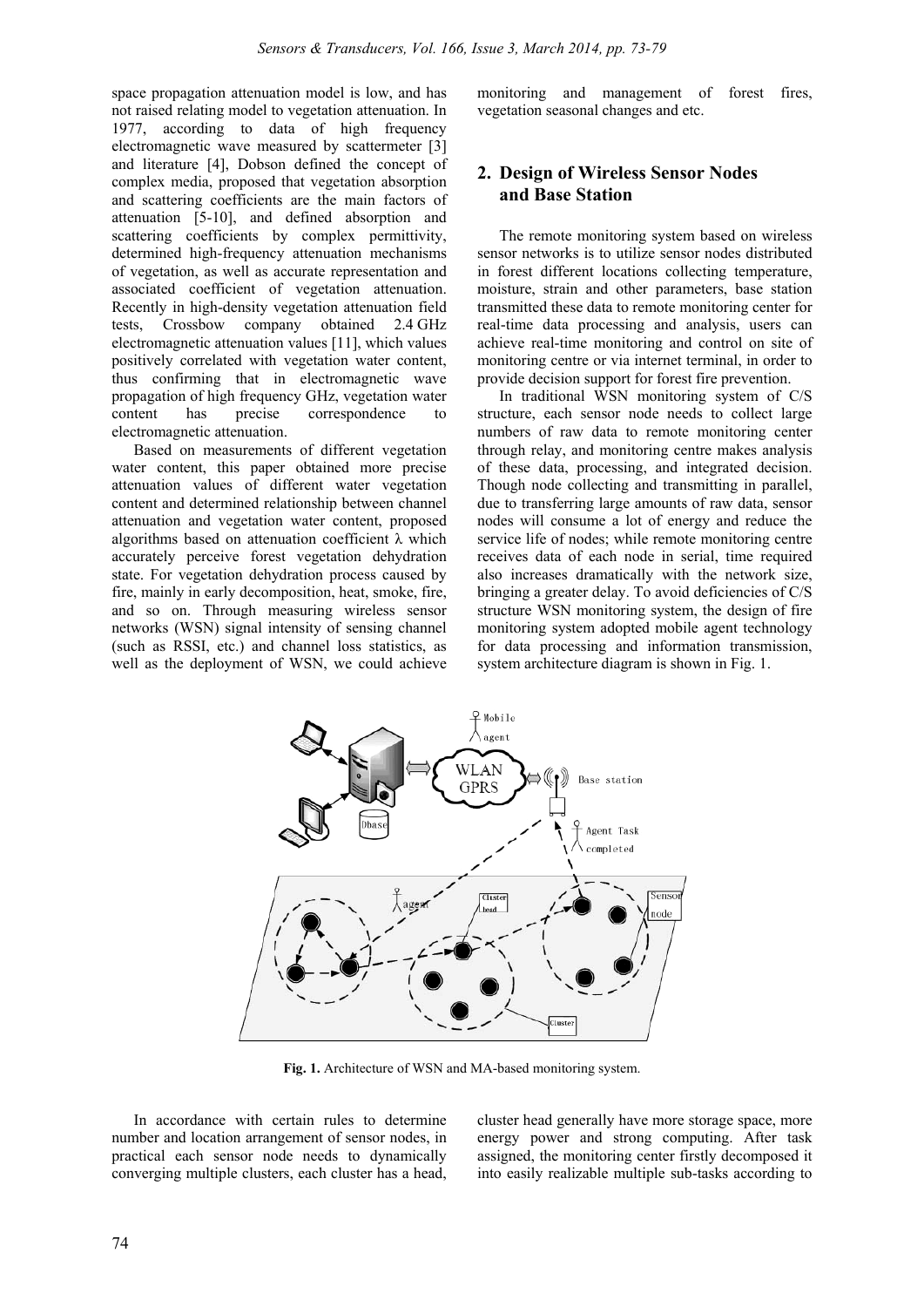features and complexity of the task, sends to each sensor node a certain function of mobile agent (a piece of executable code that can carry data, status and other information to move between different systems, and can automatically run when reaching target host), after each node receiving a mobile agent, mobile agent will run at the node for various task, such as starting data collection, processing for collected raw data, and can collaborate to complete complex tasks. After task completed the mobile agent sent results on best path to base station, base station collected data of each node and transmits to remote monitoring centre for making integrated decision. The movement of mobile agent is shown in Fig. 1.

In such a system, many tasks are accomplished on local node through mobile agent, after task completed mobile agent will send intermediate results and state data to the next node (local nodes restore to the original state, ready to perform other tasks), and mobile agent sent results to remote monitoring center, finally monitoring center make comprehensive decision, achieve forest temperature and stress control, and then take measures to prevent forest fires. System effectively solve the problem of transmitting information between monitoring center, sensor nodes and base stations through mobile agent, and solve the nodes problem of insufficient storage space, but also avoid sending large amounts of raw data, greatly saving energy consumption to extend nodes life.

According to Fig. 1, fire monitoring system consists of wireless sensor nodes, base stations and remote monitoring center. Wireless sensor nodes and base station consists of several temperature sensors, strain sensors and corresponding signal conditioning circuit, microcontroller, wireless transceiver module and other components. As shown in Fig. 2, digital processing and control module is using TI's ultralow-power 16 bit processor MSP430, wireless transceiver module using CC2420, using PT100 for temperature measurement, and BSQ120-l0AA resistance strain gauges has full-bridge strain, and with a compensation plate for ambient temperature.

## **3. Measurement of GHz Electromagnetic Wave Attenuation in Vegetation Propagation**

Electromagnetic waves have two attenuation ways along the dissemination process: distance attenuation and medium attenuation. Wherein free space the attenuation formula is defined by Friis:

$$
\frac{P_r}{P_t} = G_t G_r \left(\frac{\lambda}{4\pi R}\right)^2, \tag{1}
$$

where  $P_r$  is the received power;  $P_t$  is the emission power;  $G_t$  is the transmitting antenna gain;  $G_r$  is the receiving antenna gain; *R* is the distance between the

transceiver, power attenuation is inversely proportional with  $\mathbb{R}^2$ .



**Fig. 2.** Diagram of wireless sensor nodes and base station.

Experiments tested in electromagnetic shielding chamber using Agilent E4402B tester, the testing model is shown in Fig. 3. Among them, the cavity's length 1.5 m, width 0.4 m, height 0.3 m, and walls coated with 2 cm thick absorbing layer to simulate electromagnetic wave attenuation characteristics in space of vegetation. 2.4 GHz respectively using single frequency, Bluetooth node, ZigBee node for three electromagnetic environments, and tested in three types of cavity:

- 1) Cavity A, B are of same size placed with vegetation;
- 2) Cavity A is placed into small particles of dust with adjustable density (simulated fire fuming stage), while cavity B filled with vegetation;
- 3) Chamber A, B are all unfilled space.

2.4GHz Emitter Shielding Chamber 2.4GHz Receiver Cavity A Cavity B

**Fig. 3.** GHz attenuation test bench for forest vegetation.

Attenuation value is determined by two parts of distance attenuation and vegetation attenuation (not considered antenna attenuation). The ingredients of vegetation include leaves and 14 branches of diameter 1 cm – 10 cm (vertical insertion), withered plants have an equal number; chamber A is poured in three categories: with smoke into dust, water vapour and plants burning residual ash, as shown in Table 1.

In Table 1, experiment 3-5 shows attenuation value of fresh vegetation is 2.5 times bigger than withered vegetation for the larger water content, while GHz electromagnetic wave propagating on the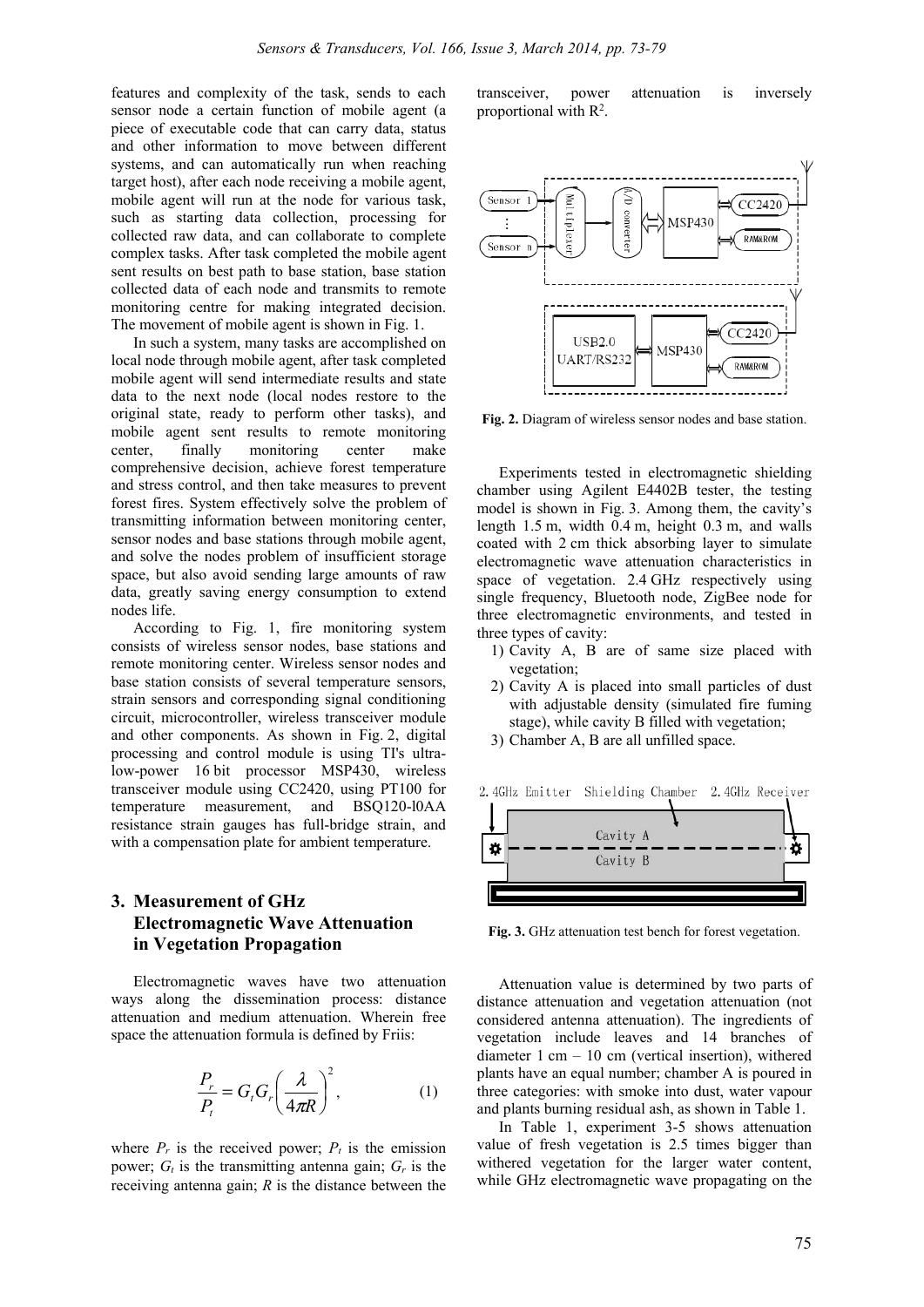surface of vegetation, the attenuation value is small, but still associated with the freshness of vegetation. Experiment 6 values shows distance attenuation.

|                   | Cavity A                                                     | Cavity B                           | 2.4 GHz attenuation (dB) |           |        |  |
|-------------------|--------------------------------------------------------------|------------------------------------|--------------------------|-----------|--------|--|
| <b>Name</b>       |                                                              |                                    | Single<br>frequency      | Bluetooth | ZigBee |  |
| test 1            | Fresh leaves<br>and branches                                 |                                    | 2.07                     | 2.10      | 2.01   |  |
| test <sub>2</sub> | Withered leaves<br>and branches                              |                                    | 0.85                     | 0.74      | 0.90   |  |
| test 3            | Moderate<br>smoke( $\approx$<br>$2300$ mg/m <sup>3</sup> )   | Fresh<br>leaves and<br>branches    | 0.30                     | 0.30      | 0.30   |  |
| test 4            | Moisture<br>(fog)                                            |                                    | 0.30                     | 0.30      | 0.30   |  |
| test 5            | Dust<br>(Diameter<br>$<$ 100nm;<br>$200$ g/m <sup>3</sup> )  |                                    | 0.31                     | 0.31      | 0.31   |  |
| test $3.0$        | Moderate<br>smoke $(\approx 230)$<br>$0$ mg/m <sup>3</sup> ) | Withered<br>leaves and<br>branches | 0.19                     | 0.19      | 0.19   |  |
| test $4.0$        | Moisture<br>(fog)                                            |                                    | 0.19                     | 0.19      | 0.19   |  |
| test $5.0$        | Dust<br>(Diameter)<br>$<$ 100nm;<br>$200$ g/m <sup>3</sup> ) |                                    | 0.19                     | 0.19      | 0.19   |  |
| test 6            | Unfilled                                                     | Unfilled                           | 0.16                     | 0.16      | 0.16   |  |

**Table 1.** Attenuation measurements of different vegetation water content.

## **4. Fire Detection Principle of WSN Sensing Channel**

Assumed attenuation coefficient of high density vegetation is *Lforest*, which is higher with larger vegetation water content, while decreasing with water content reducing. If vegetation moisture content dramatic declined in a short time, it has reached a high risk of early fire, or fire has just occurred (maximum attenuation rate).

Vegetation water loss causes propagation attenuation significantly reduced, by measuring signal strength of sensing channel (RSSI) of WSN deployed in the forest, perceived the degree of vegetation dehydration. This attenuation value associated only with the vegetation water content, attenuation period to vegetation growth cycle is fixed, but for fire-burst, drought, massive deforestation, etc., this attenuation cycle can exhibit different characteristics. In the experiment, if *Lforest*, *Las*, *Lfire* assumed for attenuation values of vegetation's fresh state, withered state, and complete fire state, introducing state characterization coefficient γ, defined attenuation values (distance attenuation) with no vegetation between nodes is *Lrange*:

Factor for high density fresh vegetation:

$$
\lambda_{forest} = \frac{L_{forest}}{L_{range}} = 12.56
$$
 (2)

Factor for high density withered vegetation:

$$
\lambda_{as} = \frac{L_{as}}{L_{range}} = 5.31\tag{3}
$$

Coefficient for fire space mixing smoke and vegetation:

$$
\lambda_{fire} = \frac{L_{fire}}{L_{range}} = 1.93\tag{4}
$$

In formula above, *λfire* is the coefficient of fire state, *λas* for almost withered coefficient, and *λforest* is attenuation coefficient of fresh plants. Vegetation status field determined by *λ* is shown in Table 2.

**Table 2.** Λ Range and vegetation status.

|  | $2 < \lambda < 4$ | 4<2<8 | $\lambda > 8$                                        |
|--|-------------------|-------|------------------------------------------------------|
|  |                   |       | status fire flaming early fire withered fresh plants |

In period *T<sub>test</sub>* given attenuation rate Δλ, which refers to the ratio of sub-sampling attenuation value *ΔL* to period *T*<sub>test</sub>, that is:

$$
\Delta \lambda = \frac{\Delta L}{T_{\text{test}}} \times 100 \,, \tag{5}
$$

or

$$
\Delta \lambda = \Delta L \times 100 \,, \tag{6}
$$

When sampling period  $T_{test}$  is far less than fire event cycle, attenuation variation caused by fire incident is a linear process, and take  $T_{test}$  as a basic unit, the difference between two adjacent data is attenuation rate. In the practical application of fire detection network WSN, due to sampling period of WSN far less than fire brewing cycle (exothermic decomposition, smoke, fire), attenuation rate determined by two close changes, and *Δλ* has a threshold range*,* when beyond this range, determined fire event.

#### **4.1. Δλ Detection Algorithms**

Using *Δλ* variation monitoring fire phenomena, the key is to define a reasonable *Δλ*. Through our practical tests to WSN,  $T_{test}$  considered nodes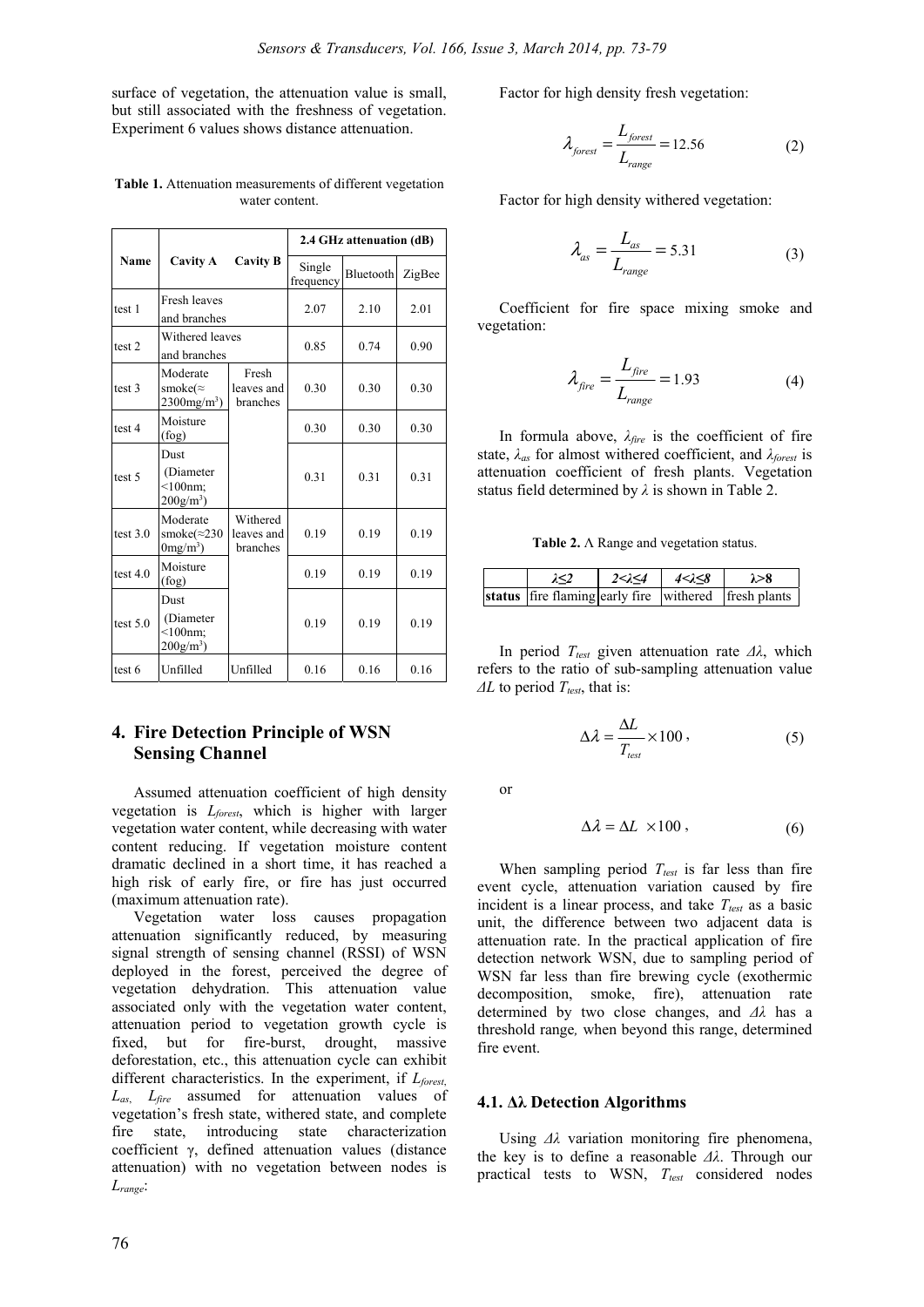distance and signal strength factor. For Bluetooth, ZigBee node characteristics, select  $T_{test} = 1$ h (routing or node's sleeping period less than this cycle), and from experience view when *Δλ*≥100 fire flaming occurs. The reason is that the rapid vegetation dehydration (1h) arise attenuation variation, that is to say, the vegetation is in state of rapid dehydration (drying), thus *Δλ* is 182 when attenuation values reducing from maximum value (2.01) to minimum (0.19), and fire occurs in parts of propagation path, so choosing a lower value (100) for *Δλ* is experimentally reasonable.

#### **4.2. Vegetation Dehydration Curve within one Year**

Channel attenuation value due to vegetation loss of water, attenuation changes with different season of a year, forest vegetation can be divided into three typical structures: bamboo forest, mixed plantation, primeval forest. Testing results as shown in Fig. 4, artificial forest has maximum attenuation variation, indicating vegetation dehydration significant seasonal in plantations, while the other two categories, attenuation's variation rate within one-year is not obvious, their measured maximum *Δλ* varied approximately 5-10.



**Fig. 4.** 2.4 GHz electromagnetic wave attenuation curves within one year.

## **5. Sensing Algorithm of Highly Reliable Channel**

WSN channel will appear in three different situations. The desired channel should be among vegetation being, but practically in nodes selection, excessive attenuation channel is often weak to neighbour nodes, monitoring distance of this part is relatively small; Space between channels often alternated by vegetation and non- vegetation because of terrain or spreading nodes, this channel attenuation is stable but still has some disturbance, this is the

common channel mode; For non-vegetation or channels using reflection between nodes is unreliable sensing channel and should be excluded, characteristics of this channel is attenuation substantially not changes or unstably reduces.

These two types of channel above is essential sensing channel to rely on. In these channels, sensitivity of channel I to vegetation is most complete and most reliable, can use *Δλ* detection algorithms; channel II requires judging three parameters of λset, then does *Δλ* detection algorithms, too large λ or malformed λ should be discarded.

Assumed the position parameters of WSN unchanged, the expected attenuation and variation of electromagnetic intensity could be the main reference to channel selection. Introducing power identifier between nodes and packets design, provided emission transmission power (sending node), and signal strength identification to receiver, so the actual attenuation coefficient of *Lsocket*, *λsocket* could be determined by:

$$
\lambda_{\text{socket}} = \frac{L_{\text{socket}}}{L_{\text{range}}}
$$
 (7)

Reliable channel selection algorithm with no fire is as follows:

If *λsocket* less than 8, chose the reliable channel;

If *λsocket* between 4 and 8, and there may be vegetation space within channels, when *Δλ* less than 5, chose the reliable channel and ignoring nonvegetation space; If *Δλ* between 5 and 10, existing large non-vegetation space between channels, set to be the reliable channel, the variation of channel attenuation is resulting by the air-vegetation surface;

If *λsocket* between 2 and 4, existing non-vegetation space between channels, when *Δλ* less than 5, it is the reliable channel, at this moment the vegetation between channels has been in an earlier fire state.

Collection of data cycle variation on WSN node, is used to determine the stable attenuation values and error range of channels, determine the scope of *Δλ* corresponding to fire state; other value threshold considering channel incredible, if perceived non-fire event, should be excluded.

The selection of highly reliable sensing channel, is to complete reliable using of secondary channels, and pre-identified with power packet mode in neighbor table.

In neighbor-based channel selection, the formation of matching nodes is the main application, which requires adding power identifier in original routing packets, adding matching nodes in neighbor table (determination of reliable channels).

Matching algorithms: Testing electromagnetic waves in receiver of matching nodes, choosing receiver node with higher reception strength than all neighbors, as testing node of pairs. Matching pair nodes selected, noticed closing other neighbors in testing period, then began sensing channel tests. Pseudo-code is as follows.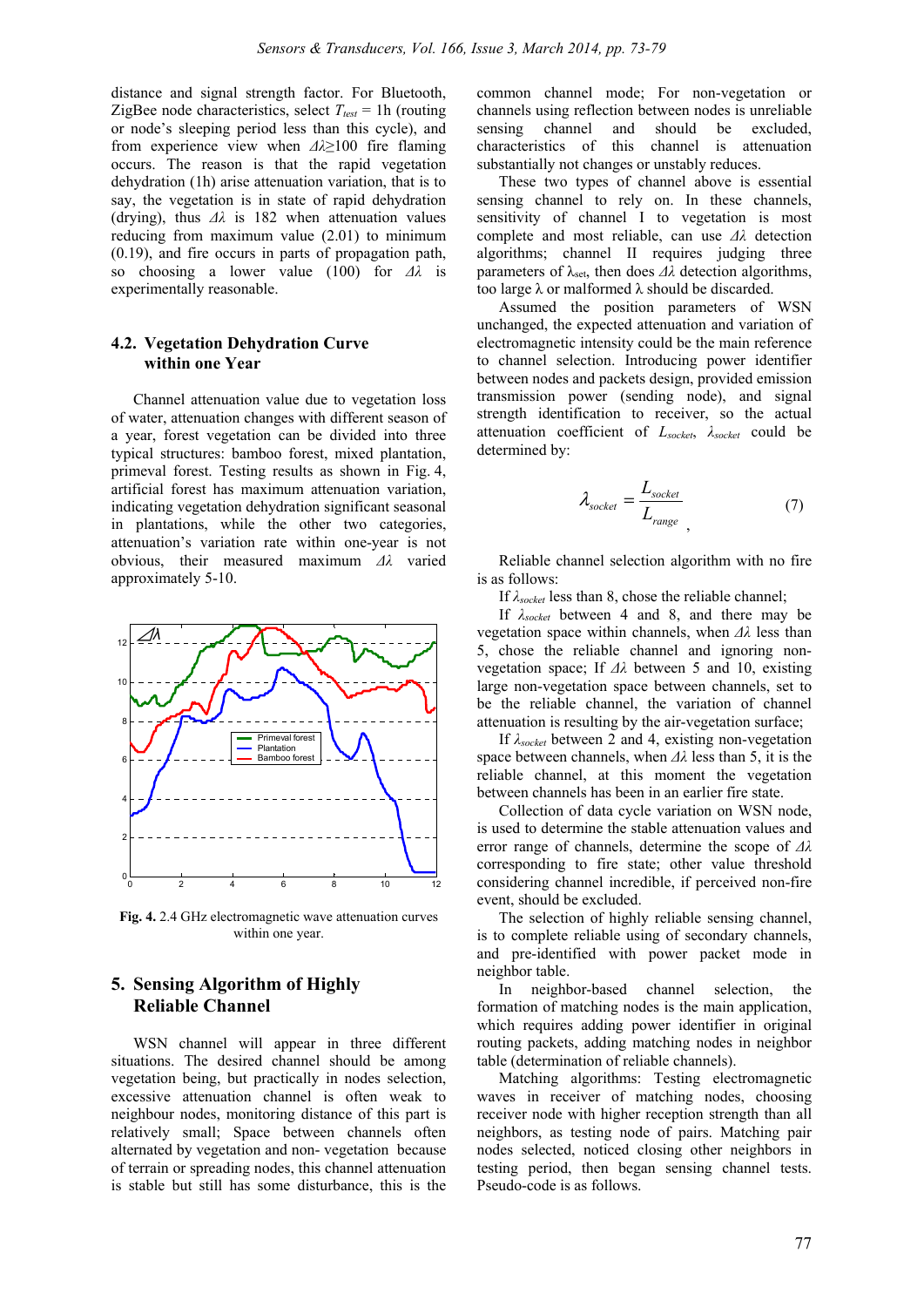[Emitter algorithm] No matching packet arrives; Turn on Timer; Number = Round (neighbors number  $/ 3$ ); If (connect  $0$ ) If (number!  $= 0$ ) {Select matching node of "neighbor node is nonneighbors"; Send matching nodes successful packets; } Else Give up; Else Give up; Timer expires, give up; [Receiver node selection] Receive matching packets; If (requires matching packets) If (received signal strength is greater than half the neighbor nodes); Send ACK agreed packets, along with neighbor table ID; Else Give up; Else If (matching  $ID = node ID$ ) Identified matching node;

Give up;

#### **6. Experiment and Simulation**

#### **6.1. Channel Experiments**

Experiment consists of Scatternet, forming of 8 nodes in 2.4 GHz Bluetooth electromagnetic channel. Nodes communication distance is set to 30 m (fresh thick forest), which has two buffer zone of nearly 2 m. Nodes deployed in the forest area, where A, B, C reference for artificial mixed zone, A0, B0, C0 simulated fired mixed zone, D zone is open shrub area, as shown in Fig. 5.



**Fig. 5.** Test schematic of Bluetooth Scatternet sensing channel.

In Fig. 5 subscript 0 is for fire burning area, test area is divided into 3 m, 8 m area. Combustion is ignited, lighting way is formation of 3 m diameter ignition point, 8 m for two apart 5 m ignition point (post-overlapping), and each ignition assisted 1 kg 93 # gasoline, the time when fire spread to a diameter of required distance was 7 min (3 m), 11 min (8 m). WSN test parameters are shown in Table 3.

**Table 3.** Bluetooth node channel perception test on vegetation fires.

|                | <b>Sleep Cycle</b> | Zone $0(3)$               | Zone 0 (8) Zone D |    |
|----------------|--------------------|---------------------------|-------------------|----|
|                | A0 5min            | Found after 12 min 12 min |                   | No |
| $\overline{A}$ | $5 \text{ min}$    | No reaction               |                   | No |
|                | <b>B0</b> 10 min   | $12 \text{ min}$          | $12 \text{ min}$  |    |
| $\bf{B}$       | $5 \text{ min}$    | No reaction               |                   |    |
|                | $CO$ 30 min        | $30 \text{ min}$          | 30 min            |    |
| $\mathcal{C}$  | $30 \text{ min}$   | No reaction               |                   |    |

NOTE: Bluetooth output is EIRP (Equivalent Isotropic Radiated Power), which selected class I power devices (-30 dBm – 0 dBm,  $+4$  dBm – 20 dBm), reception strength is defined as signal level when BER (Bit Error Rate) 0.1 %.

In this experiment, as vegetation moisture loss after ignition will take some time, and vegetation burnable time is about 207 s, so test areas are reliably detected fires after 12 min. Compared to manual or other detection methods, WSN fire channel detection is reliable and immediate. Fire detection is associated with sleep period, detected about a sleep period after ignition, or burning into sensing range (20 % of P2P distance) detected a fire. The WSN fire experiments reliably perceive fires which perception accuracy is 20 % of radius from the node. In the actual forest fires, fires have a dehydration process, and different regions have different dehydration state, you can accurately find dehydration zone through WSN, and then complete early forest fire prevention and discovery.

#### **6.2. Selection of Reliable Channel**

In the communication channels formed by WSN, to determine reliable sensing channel is the basis for ensuring perception window or application. Topological distribution channels of WSN has sufficiently reliable sensing channel, through selection of matching node to sensing channel, the reliable sensing channels can account more than 75 % of existing WSN topology.

OPNET 11.5 is simulation software of Technology. After determined common environmental parameters, OPNET software can simulate channel selection, and output reliable channel ratio (coverage). Routing using GEAR [13] (Geographical and Energy Aware Routing), location and energy aware routing protocol GEM [14] (Graph Embedding), to test the number of reliable sensing channels of different topologies. Specific parameters as described in Table 4.

Where random pipe attenuation used to simulate dehydration attenuation, using power receiving pipe to test random attenuation, the attenuation model determined by *Δλ* algorithm, can decide perceived channel with simulation for dense forest environment. Statistical parameters are the ratio of reliable detection number of hop link and total